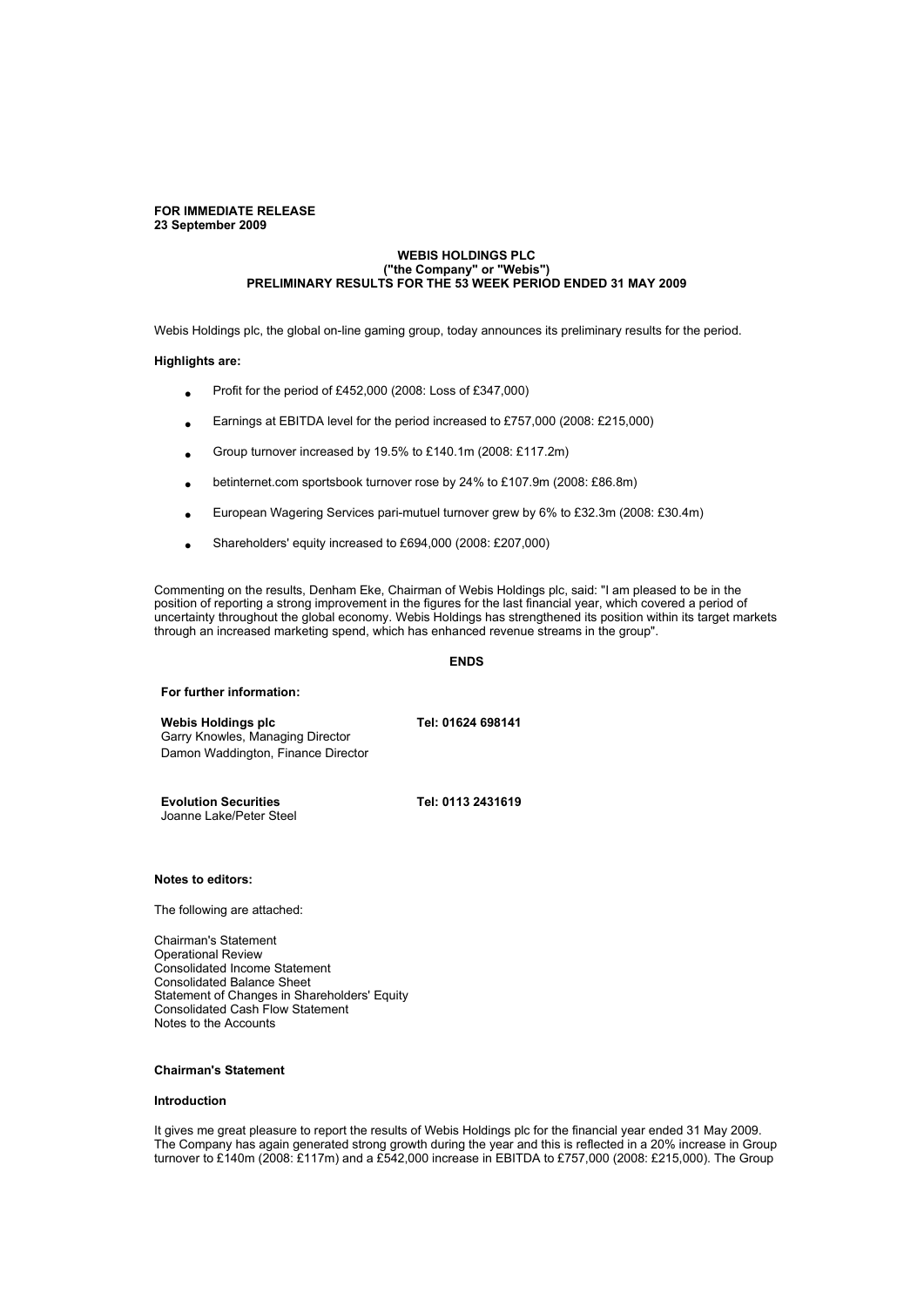also generated a pre-tax profit of £452,000 (2008: £347,000 loss).

During the year, the Company made a number of advances within its pari-mutuel operation, European Wagering Services Limited ("EWS") and its sportsbook operation, betinternet.com (IOM) Limited ("betinternet") despite the challenging global economic climate.

## **European Wagering Services**

EWS' business model has remained resilient and the operation has successfully widened its sources of income across its call centre, internet and B2B revenue streams and is now generating good growth through the upgraded link2bet.com website, which was launched in September 2008. The strategy of bringing website development work in-house has had a positive impact as this has enabled us to maintain better control over our schedule of planned program enhancements. The board anticipates that business through the website will continue to be the key growth area for EWS in the forthcoming year and plans to invest in additional development resource to enable us to further improve our customers' experience within a shorter timeframe.

As planned, we have upgraded some of our EWS technical hardware systems to assist with the integration of additional payment solutions to the link2bet website. These upgrades have the added benefit of enhancing reliability and access to the hub for our B2B customers and provide us with a platform to build future improvements more speedily and effectively.

In addition to these technical advances, increasing racetrack content has also been a continuing key focus of the EWS operation. The previously notified approval to use Churchill Downs and Magna racetrack content is still pending, whilst the board reviews the potential impact of Magna Entertainment Corp's unexpected filing for Chapter 11 bankruptcy in the United States. We continue to monitor developments and assess our position in relation to this matter.

EWS has built up a strong relationship with its California-based racetrack settlement agent and this has resulted in a more efficient and cost-effective collection process. Recently, a small number of minor racetracks in the US have entered administration, indicating how the economic downturn is impacting leisure spend in the US. EWS has a limited exposure to racetrack failures and the board regularly monitors its position on a track-by-track basis to keep this exposure to a minimum.

### **betinternet**

The betinternet.com sportsbook saw growth in full year turnover, particularly during the second half as a result of an increased marketing spend and the introduction of a new affiliates' scheme that was launched in November 2008.

The Company's strategy has been to commit to a sustained run of horse racing sponsorship to re-establish the betinternet brand in the UK and Ireland. We have now been sponsoring regularly for over 18 months, predominantly at 'tier-one' racetracks including Ascot, Newmarket and Sandown Park. This sponsorship brings us strongly targeted brand exposure, especially where there is the added benefit of terrestrial television coverage in the UK and it is pleasing to see that this strategy continues to attract new customers to the website. Our horse racing betting turnover has gone from zero in 2007 to represent over 11% of our overall turnover in the last month of the financial year, with the majority of this business having been generated by new customers.

Another instant contributor to our sportsbook's growth has been the introduction of an enhanced 'In-Running' football offering, which allows our customers the opportunity to bet on matches as they are being played. We are now able to provide a number of different betting markets on a substantially increased number of live matches and have recruited specific 'In-Running' traders to augment this improved service.

Our new affiliate scheme has made a strong positive impact on our rate of customer acquisition. We are now offering a very competitive revenue share to affiliates for sign-ups through this scheme and are working closely with our affiliate partner, Income Access, to make our offering more attractive.

## **Overview of Results**

The results for the financial year ended 31 May 2009 show Group turnover increased to £140 million (2008: £117 million) and gross profit increased by 21% to £3.4 million (2008: £2.8 million), representing a slightly improved gross margin of 2.43% (2008: 2.38%).

Earnings at EBITDA level increased to £757,000 (2008: £215,000) and operating profit of £475,000 (2008: £34,000) was achieved.

Operating expenses rose slightly for the year to £2.6 million (2008: £2.5 million) as we continued with our commitment to invest in sportsbook marketing. We have also improved our technical systems by investing in hardware upgrades for both EWS and betinternet which have added resilience and enhanced security within our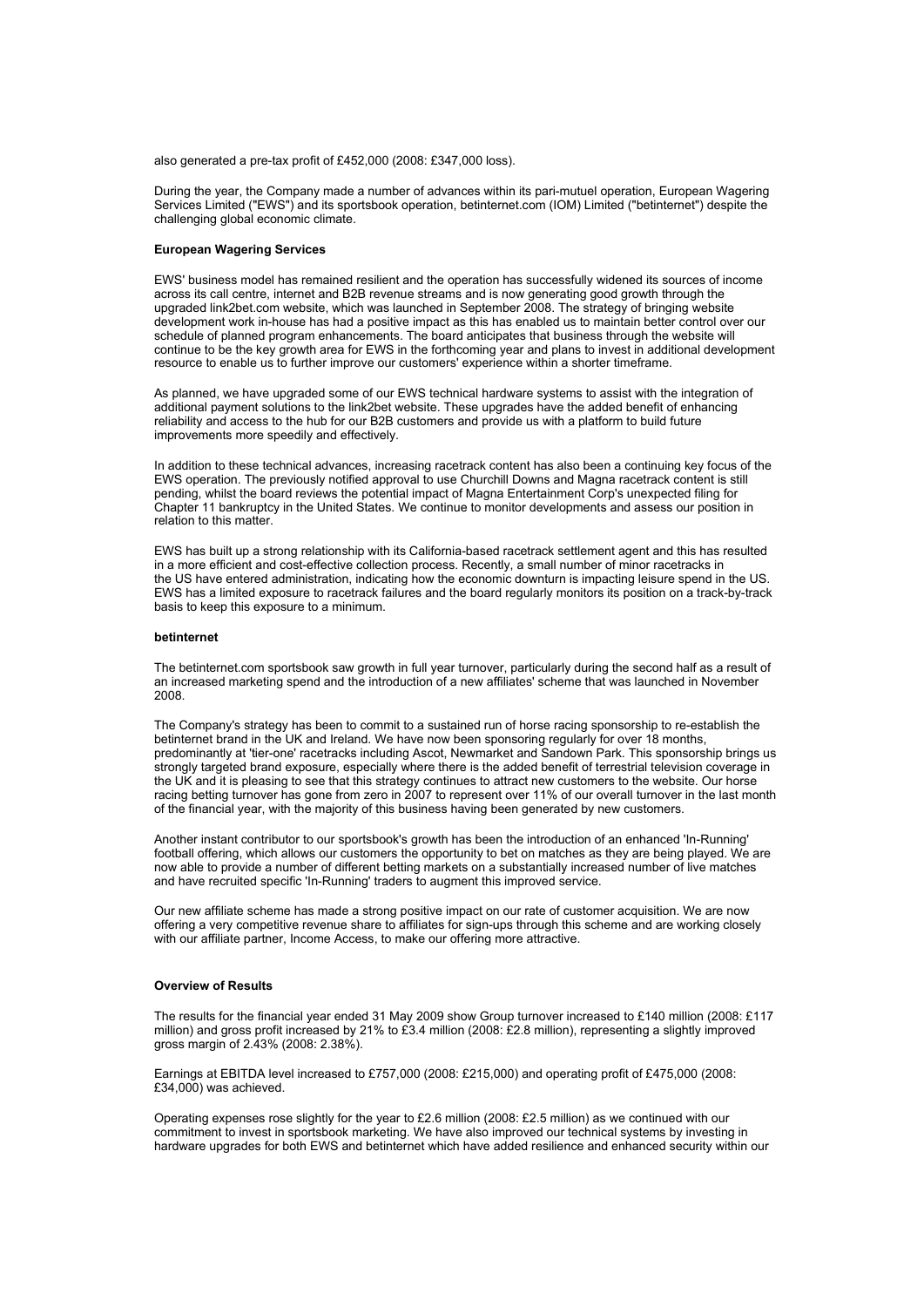customer-facing systems.

Excluding marketing, our general expenses are in line with 2008. The board anticipates a decrease in expenditure as our requirement for office space has significantly reduced, following the relocation off-site of our website hosting. Our existing leases are due to expire during the forthcoming year and we anticipate negotiating lower cost accommodation.

Further analysis of the results is presented in the Operational Review.

#### **Convertible Loan Note**

As announced in the Interim Report, the Company has agreed to extend the repayment date of a £300,000 convertible loan note with Burnbrae Ltd, from 23 February 2009 to 23 February 2011.

#### **Proposed resolutions at the forthcoming AGM**

At the forthcoming AGM, shareholders are being asked to consider and support a Special Resolution, the details of which are below. I would request that shareholders pay particular attention to resolution 6, which outlines the board's intention, subject to shareholder approval, to apply for court approval in due course to cancel the share premium account, thereby partially offsetting historical accumulated losses and enabling the board to utilise any future distributable reserves for the declaration and subsequent payment of dividends, as and when appropriate.

#### **Summary**

It has been another positive year for Webis Holdings and to be able to report the Company's most successful set of results ever in the face of a global downturn clearly demonstrates that the board's strategies continue to be set correctly for the business. We expect that the forthcoming year will provide us with continued expansion opportunities within both our sportsbook and EWS operations and we approach it with buoyed confidence.

My thanks go to the employees of Webis Holdings for their continued commitment and contribution throughout this successful year.

**Denham Eke Chairman**

# **Operational Review**

This year has been another period of strong growth for Webis Holdings plc, both in financial and non-financial terms. The Company has reached a position where it is able to take advantage of the opportunities available to an expanding global gaming company and, as outlined in further detail below, I believe that we have made good progress in capitalising on these opportunities this year, both within our pari-mutuel operation, European Wagering Services ("EWS") and our sportsbook, *betinternet.com* ("betinternet").

These results, which include the Company's highest operating profit in its history, have also been achieved in a year when the economic downturn has had a significant adverse impact on many industries. Although the gaming sector will never be completely immune to these external influences, it remains resilient, as it is able to offer alternative forms of entertainment for customers who choose to 'stay at home' more often than previously. With technology improving at such a fast rate, home entertainment, including online gaming, has become a compelling alternative to many traditional leisure activities. The advance of the 'Smartphone' now also offers the Company a new route to market that provides a significantly enhanced user experience for our customers and the Company plans to take advantage of this key growth opportunity in the new financial year. Now that the Company is cashgenerative, it is also in a considerably stronger position to take advantage of this and other future developments in the sector.

Our pari-mutuel business, EWS, has remained our prime source of earnings during the financial year. It has continued to provide a very stable base and the developments to our *link2bet.com* website have been key to generating a better balance of EWS' revenues across our three routes to market - call centre, website and direct hub access The implementation of easy-to-use payment solutions for our website customers has been a crucial step forward and towards the end of the reporting period, following on from the website enhancements made, we initiated some low-level targeted marketing for *link2bet*.

We have continued to invest in EWS' technology, installing an additional hardware component which enables us to maximise our channels of distribution for both end-user customers and B2B solutions. We expect to have our hosting solution resolved in due course and we are currently considering alternatives that had not previously been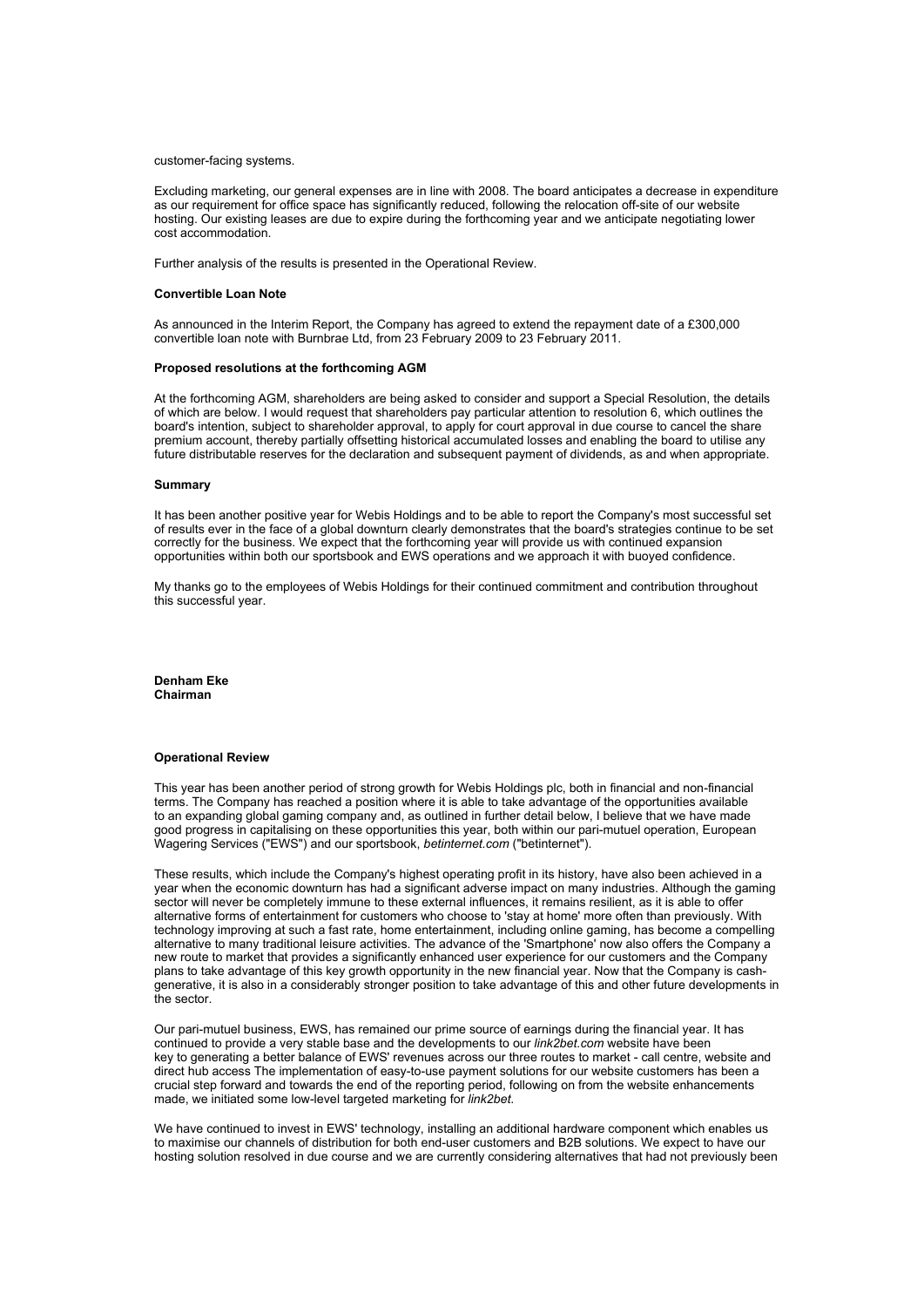available, the overriding aim being to choose a solution that maximises the long-term benefits to the Company and our customers.

The betinternet sportsbook has shown encouraging growth in turnover that bodes well for the future. In particular, we generated increased revenues in our sports betting channel, following the launch in November 2008 of our updated affiliates' scheme.

We are also pleased with the response to our new 'In-Running' football module that offers additional betting markets whilst matches are in progress. Since the launch of this product in February 2009, we now regularly offer 'In-Running' betting on approximately three times as many matches than previously and this is generating a sustained increase in betinternet's overall turnover and margin.

Another success has been the increased turnover that we are generating on horse racing. We have been promoting a number of attractive offers to customers to achieve this increase, such as 'Best Odds Guaranteed'. Whilst these promotions have an effect on margin, the board views this investment as key to its long-term strategy for the business. Our sponsorship programme at UK racetracks has been ongoing throughout the year and continues to bring us strong brand association and recognition in our target markets. We have budgeted for a similar strategy in the forthcoming year.

Although betinternet's overall margin was impacted by a series of poor football results towards the end of the European season and a reduction in our casino contributions at around the same time, we believe that we are making good progress in taking this part of our business forward.

#### **Results**

The Group achieved a profit for the period of £452,000 compared to a loss of £347,000 last year.

The Group generated an operating profit of £475,000 (2008:£34,000). Operating expenses remained in line with expectations. Within the financial year we were able to allocate funds to enable us to make a number of hardware upgrades for both EWS and betinternet.

#### **Current trading and outlook**

EWS' trading has performed in line with the board's expectations throughout the first quarter of the new financial year, despite evidence of an overall downturn in US pari-mutuel wagering. Following the re-launch of the *link2bet* website, EWS has tested various online marketing activities, mainly through targeted online advertising banners in thoroughbred and greyhound media. The overall effect of this activity, combined with the website improvements, has been encouraging, with a 31% increase in active customers using the *link2bet* service and with online turnover increasing by 26% in the first quarter compared with the same period last year. The new players recruited have generated a higher margin for EWS and are helping to move EWS' business mix significantly away from its historical reliance on 'high-roller' customers.

The board is optimistic about the outlook for EWS for the rest of the year. Following the positive results of the test marketing, we will be rolling out further targeted marketing activities, specifically aimed at recruiting recreational horse racing players. Our aim is to increase customer numbers on the site and improve the overall margin derived from on-line wagering. In addition, following the investment in the hardware and wagering platform, we believe that EWS is now better positioned to benefit from business development opportunities, mainly in the form of recruiting new B2B clients requiring direct access to a wagering hub.

We are in the process of introducing more automated systems for betinternet that will further reduce reliance on time-consuming, labour intensive processes. This will also allow us to expand our offering to customers, especially in the 'In Running' area on sports other than football, which in turn will enhance our competitive position.

In August 2009, we launched a 'Smartphone' application for betinternet that has been optimised for the *iPhone* and will also work on most mobile browsers. The board is of the view that most consumers will have browser-based mobile phones within the next two years and it makes most sense to develop an application that is future-proof, rather than trying to support a myriad of different handsets using differing technologies. The launch of this additional route to market has been well received by our customers, especially in Asia.

Whilst there has been no major football tournament this summer, the impact on betinternet's turnover was less than in previous years as we are now generating higher turnover from our horse racing offering than previously.

We have recently commissioned external reports on the usability and search engine performance of the *betinternet.com* website and plan to allocate development resource with a view to identifying further improvements in these specific areas during the forthcoming year.

In summary, the board believes that betinternet and EWS have the opportunity to further increase their market share in the forthcoming year. We continue to seek innovative ways to achieve this and the Group is now in a much stronger position to implement the board's long-term strategy for the business.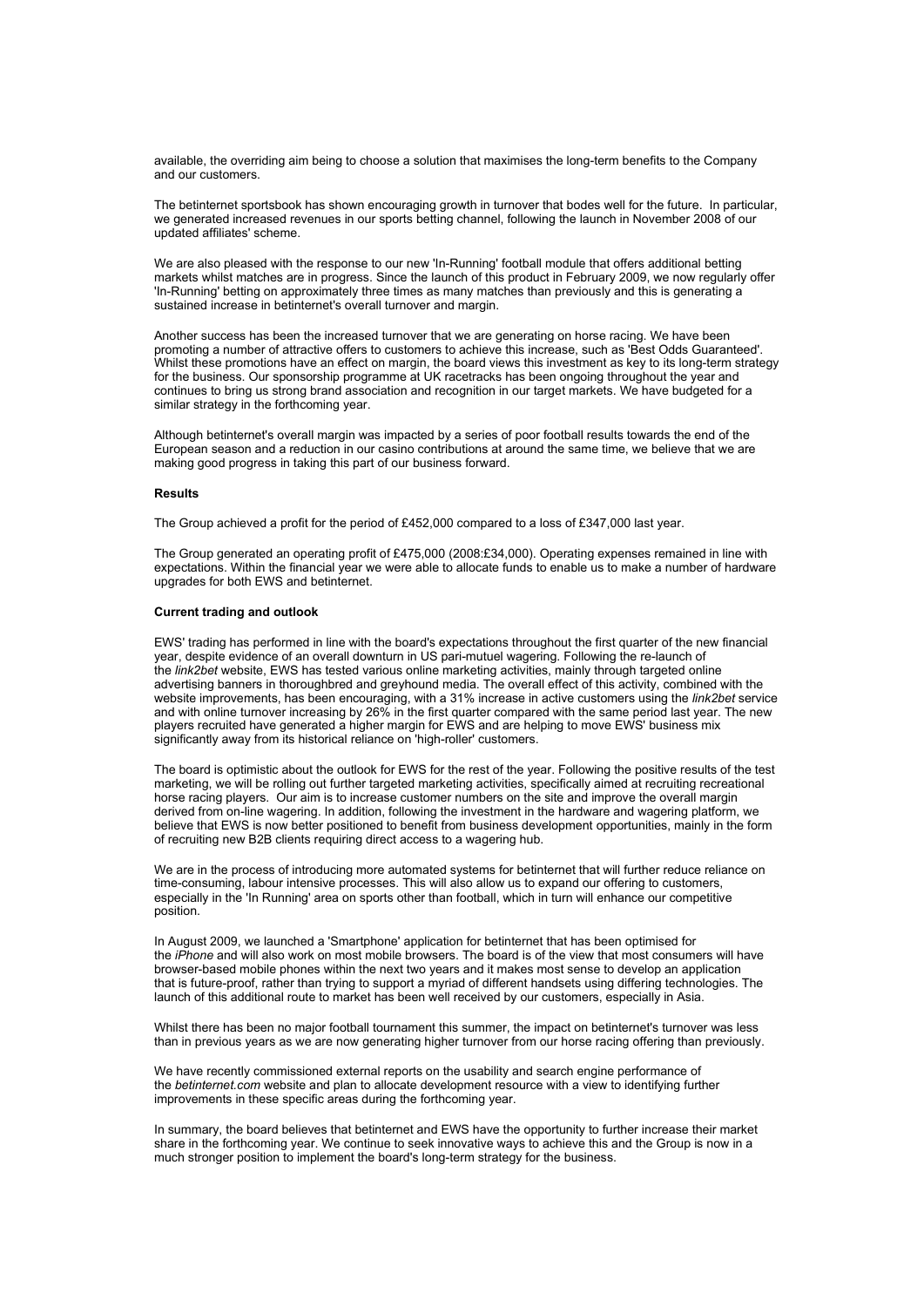# **Garry Knowles**

# **Managing Director**

#### **Webis Holdings Plc Consolidated Income Statement for the Period ended 31 May 2009**

|                                                                                                                    | <b>Note</b> | 2009<br>£000                | 2008<br>£000                                   |
|--------------------------------------------------------------------------------------------------------------------|-------------|-----------------------------|------------------------------------------------|
| <b>Turnover</b><br>Cost of sales<br>Betting duty paid                                                              | 2           | (136,718)                   | 140,149 117,185<br>(114, 402)<br>$(33)$ $(25)$ |
| <b>Gross Profit</b>                                                                                                |             | 3,398                       | 2,758                                          |
| Administration expenses                                                                                            |             | (2,641)                     | (2, 543)                                       |
| Earnings before interest, tax, depreciation and amortisation<br>Depreciation and amortisation<br>Share based costs |             | 757<br>(247)<br>(35)        | 215<br>(161)<br>(20)                           |
| <b>Total operating profit</b>                                                                                      |             | 475                         | 34                                             |
| Investments written off<br>Net finance costs<br>Tax                                                                | 4<br>5<br>6 | (23)                        | (321)<br>(60)                                  |
| Profit / (loss) for the Period                                                                                     |             | 452                         | (347)                                          |
| Basic profit / (loss) per share (pence)<br>Diluted profit / (loss) per share (pence)                               |             | -----------<br>0.22<br>0.21 | (0.17)<br>(0.17)                               |

#### **Webis Holdings Plc Consolidated Balance Sheet**

**As at 31 May 2009**

|                              | <b>Note</b> | 2008  | 2007  |
|------------------------------|-------------|-------|-------|
|                              |             | £000  | £000  |
| Non-current assets           |             |       |       |
| Intangible assets - goodwill | 8           | 43    | 43    |
| Intangible assets - other    | 9           | 295   | 231   |
| Property and equipment       | 10          | 110   | 119   |
| Investments                  |             |       |       |
|                              |             |       |       |
|                              |             | 448   | 393   |
|                              |             |       |       |
| <b>Current assets</b>        |             |       |       |
| Trade and other receivables  |             | 713   | 647   |
| Cash and cash equivalents    |             | 1,502 | 1,018 |
| <b>Total assets</b>          |             | 2,663 | 2,058 |
|                              |             |       |       |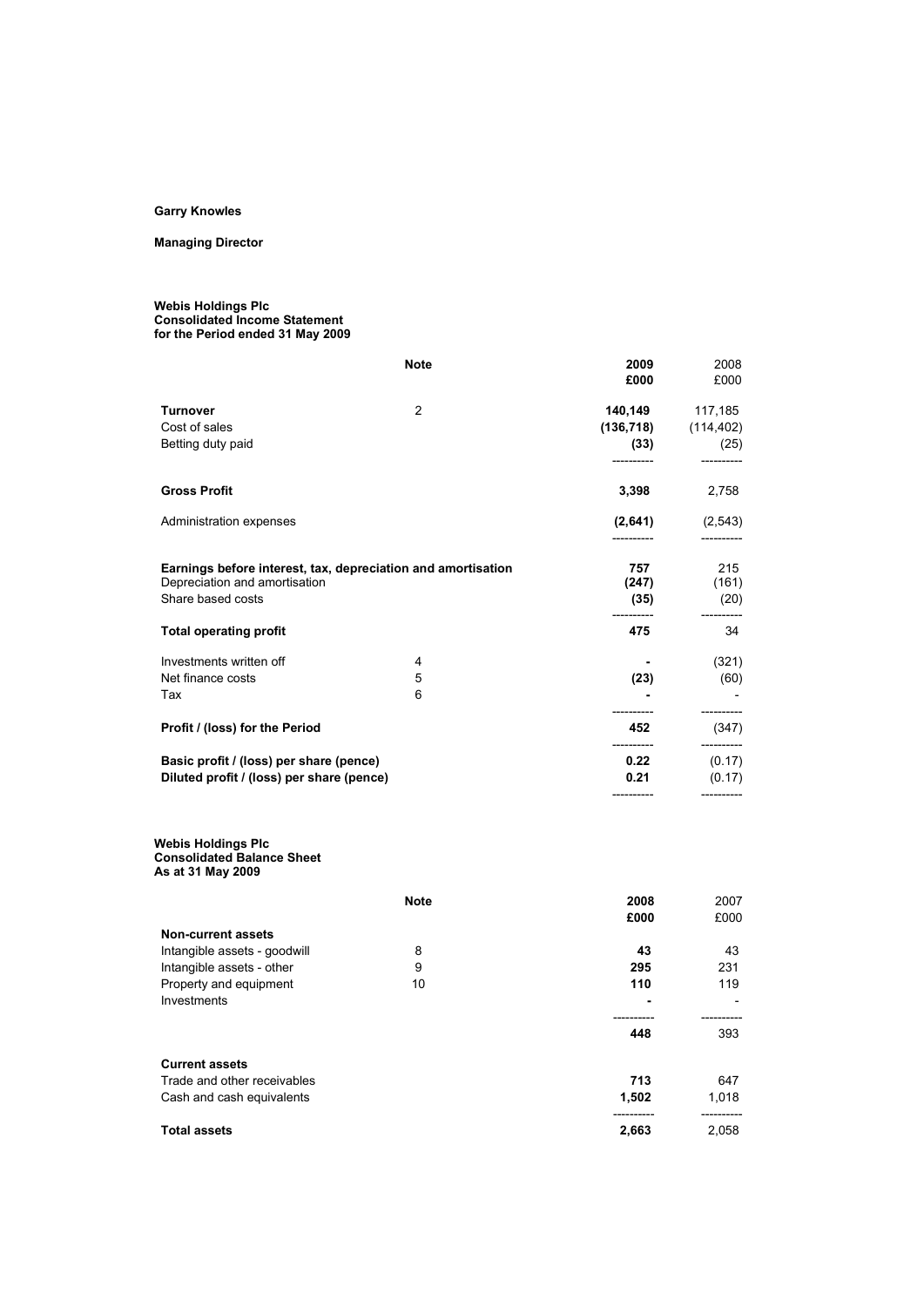| Bank overdraft<br>(205)<br>(59)<br>Trade and other payables<br>(1, 464)<br>(1, 492)<br>Convertible loan notes<br>(300)<br>(1,669)<br>(1, 851) |
|-----------------------------------------------------------------------------------------------------------------------------------------------|
|                                                                                                                                               |
|                                                                                                                                               |
|                                                                                                                                               |
|                                                                                                                                               |
| <b>Non-current liabilities</b>                                                                                                                |
| Convertible loan notes<br>(300)<br>-----------                                                                                                |
| <b>Total liabilities</b><br>(1,969)<br>(1, 851)                                                                                               |
| <b>Net assets</b><br>207<br>694                                                                                                               |
| Shareholders' equity                                                                                                                          |
| 2,068<br>2,068<br>Called up share capital                                                                                                     |
| Share premium account<br>9,927<br>9,927                                                                                                       |
| Share option reserve<br>84<br>49                                                                                                              |
| (11, 385)<br>Profit and loss account<br>(11, 837)                                                                                             |
| <b>Total shareholders' equity</b><br>694<br>207                                                                                               |
|                                                                                                                                               |

#### **Webis Holdings Plc Statement of Changes in Shareholders' Equity for the Period ended 31 May 2009**

|                                         | Called                   |                                 |                           |                                     |                                 |
|-----------------------------------------|--------------------------|---------------------------------|---------------------------|-------------------------------------|---------------------------------|
|                                         | up                       |                                 | <b>Share</b>              |                                     | Total                           |
|                                         | share<br>capital<br>£000 | <b>Share</b><br>premium<br>£000 | option<br>reserve<br>£000 | <b>Retained</b><br>earnings<br>£000 | shareholders'<br>equity<br>£000 |
| Balance as at 27 May 2007               | 1.970                    | 9,600                           | 29                        | (11, 490)                           | 109                             |
| Issue of ordinary shares                | 98                       | 327                             |                           |                                     | 425                             |
| Share based payments - share<br>options |                          |                                 | 20                        |                                     | 20                              |
| Loss for the Period                     |                          |                                 |                           | (347)                               | (347)                           |
| Balance as at 25 May 2008               | 2,068                    | 9,927                           | 49                        | (11, 837)                           | 207                             |
| Share based payments - share<br>options |                          |                                 | 35                        |                                     | 35                              |
| Profit for the Period                   |                          |                                 |                           | 452                                 | 452                             |
| Balance as at 31 May 2009               | 2,068                    | 9,927                           | 84                        | (11, 385)                           | 694                             |
|                                         |                          |                                 |                           |                                     |                                 |

**Webis Holdings Plc Consolidated Statement of Cash Flows for the Period ended 31 May 2009**

|                                                           | 2009<br>£000 | 2008<br>£000 |
|-----------------------------------------------------------|--------------|--------------|
| Net cash inflow from operating activities                 | 663          | 598          |
| Cash flows from investing activities<br>Interest received |              | 5            |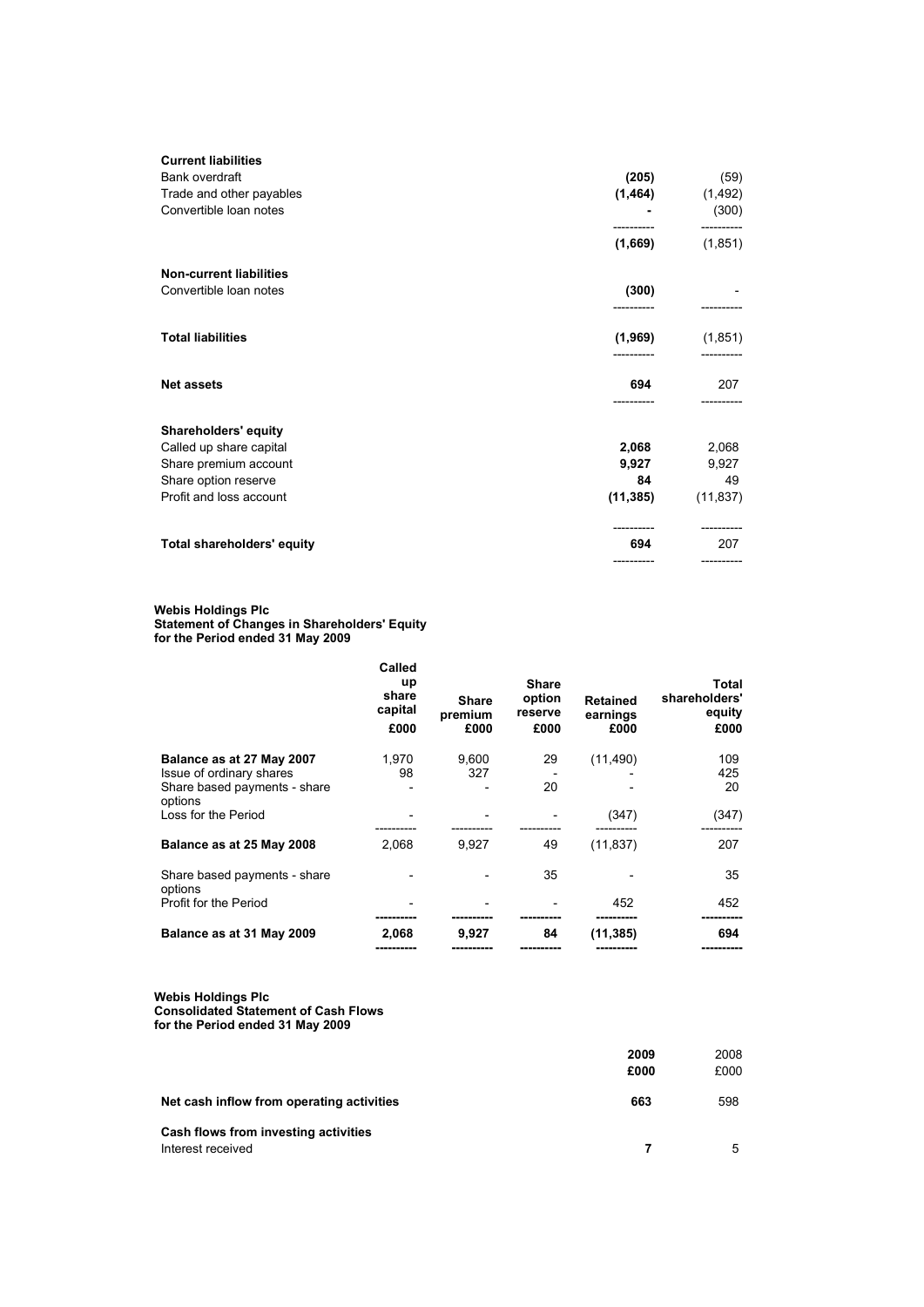| Acquisition of investment<br>Purchase of intangible assets<br>Purchase of property, plant & equipment | (236)<br>(66) | (8)<br>(163)<br>(64) |
|-------------------------------------------------------------------------------------------------------|---------------|----------------------|
| Net cash outflow from investing activities                                                            | (295)         | (230)                |
| Cash flows from financing activities                                                                  |               |                      |
| Issue of equity shares                                                                                |               | 425                  |
| Interest paid                                                                                         | (30)          | (65)                 |
| Net cash (outflow) / inflow from financing<br>activities                                              | (30)          | 360                  |
| Net increase in cash and cash equivalents                                                             | 338           | 728                  |
| Cash and cash equivalents at beginning of Period                                                      | 959           | 231                  |
| Net cash and cash equivalents at end of Period                                                        | 1,297         | 959                  |
| Cash and cash equivalents comprise                                                                    |               |                      |
| Cash and deposits                                                                                     | 1,502         | 1,018                |
| Bank overdraft                                                                                        | (205)         | (59)                 |
|                                                                                                       | 1,297         | 959                  |
| Cash generated from operations                                                                        |               |                      |
| Profit from operations                                                                                | 475           | 34                   |
| Adjusted for:                                                                                         |               |                      |
| Depreciation and amortisation                                                                         | 247           | 161                  |
| Share based payment charge                                                                            | 35            | 20                   |
| (Increase) / decrease in receivables                                                                  | (66)          | 165                  |
| Decrease / (increase) in payables                                                                     | (28)          | 218                  |
| Net cash inflow from operating activities                                                             | 663           | 598                  |
|                                                                                                       | ----------    |                      |

#### **Webis Holdings Plc Notes to the Consolidated Financial Statements For the Period ended 31 May 2009**

### **1 Reporting entity**

Webis Holdings plc (formerly betinternet.com plc) is a company domiciled in the Isle of Man. The address of the Company's registered office is Viking House, Nelson Street, Douglas, Isle of Man, IM1 2AH.

The Group's consolidated financial statements as at and for the Period ended 31 May 2009 consolidate those of the Company and its subsidiaries (together referred to as "the Group").

The preliminary announcement does not constitute the Group's statutory financial statements. It is an extract from the financial statements for the Period ended 31 May 2009 which have not yet been filed.

# **1.1 Basis of preparation**

# **(a) Statement of compliance**

The financial information included in this announcement has been extracted from the Group's consolidated financial statements prepared in accordance with International Financial Reporting Standards ("IFRS") and its interpretations adopted by the International Accounting Standards Board ("IASB").

# **(b) Basis of measurement and functional currency**

The Group consolidated financial statements are presented in Pounds Sterling, rounded to the nearest thousand. They are prepared under the historical cost convention except where assets and liabilities are required to be stated at their fair value.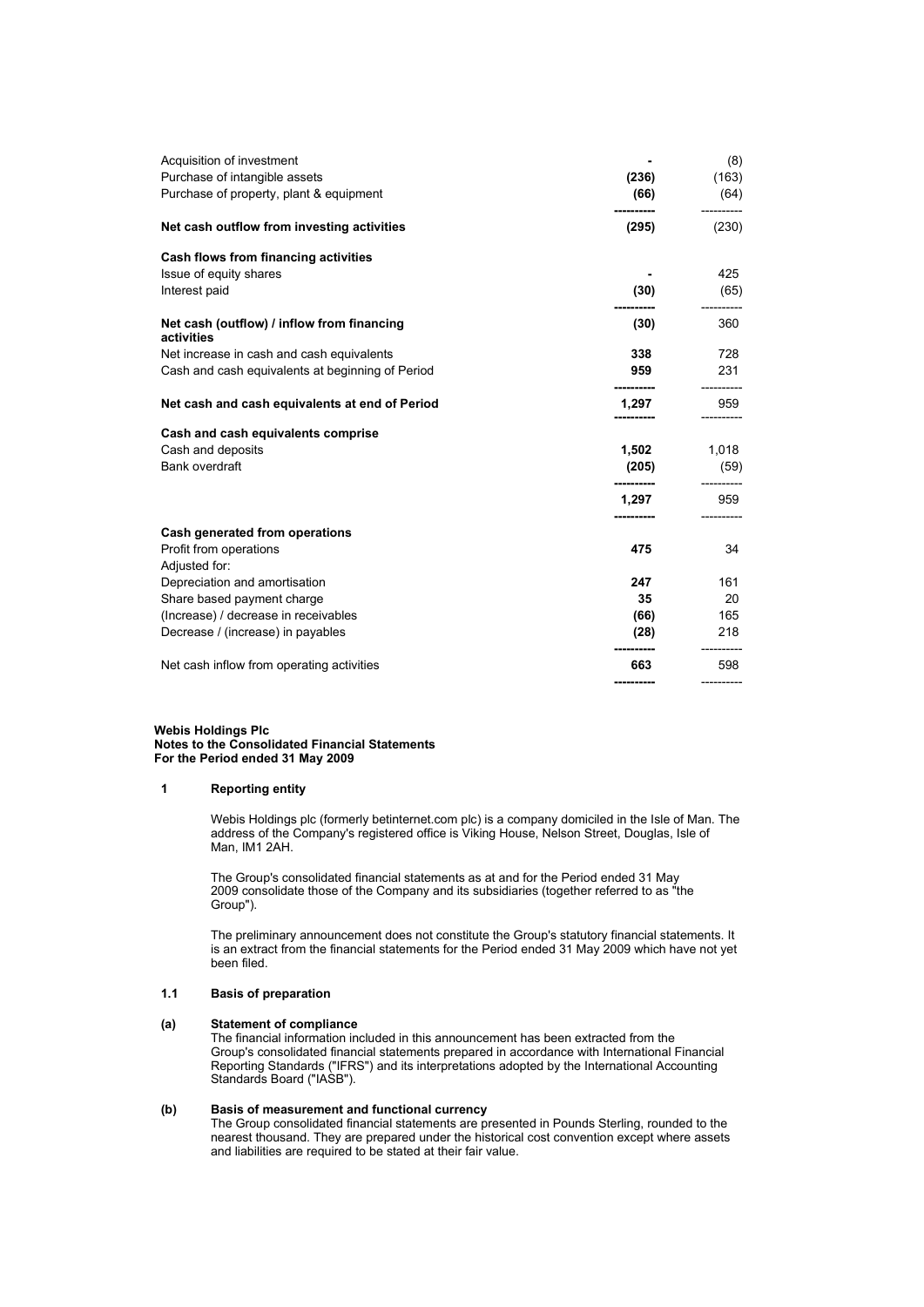# **(c) Use of estimates and judgement**

The preparation of Group financial statements in conformity with IFRS requires management to make judgements, estimates and assumptions that affect the application of policies and reported amounts of assets and liabilities, income and expenses. Although these estimates are based on management's best knowledge and experience of current events and expected economic conditions, actual results may differ from these estimates.

The directors believe the assumptions used in the model to calculate the fair value of the share based payments are the most appropriate for the Group.

The accounting policies set out below have been applied consistently to all periods presented in these consolidated financial statements.

Certain comparative amounts have been reclassified to conform with the current year's presentation.

## **2 Segmental Analysis**

|   | Period ended 31 May 2009   |                             |                       |                       |
|---|----------------------------|-----------------------------|-----------------------|-----------------------|
|   |                            |                             | 2009                  | 2008                  |
|   |                            |                             | £000                  | £000                  |
|   | <b>Turnover</b>            |                             |                       |                       |
|   | Sportsbook                 | <b>Far East</b>             | 80,682                | 66,714                |
|   |                            | <b>UK &amp; Ireland</b>     | 9,228                 | 9,253                 |
|   |                            | <b>Europe</b>               | 11,404                | 8,319                 |
|   |                            | <b>Rest of the</b><br>World | 6,557                 | 2,476                 |
|   | Pari-mutuel                | <b>United States</b>        | 32,278<br>----------  | 30,423<br>----------- |
|   |                            |                             | 140,149<br>---------- | 117,185<br>------     |
|   | Profit / (loss) before tax |                             |                       |                       |
|   | Sportsbook                 |                             | (41)                  | (416)                 |
|   | Pari-mutuel                |                             | 531                   | 393                   |
|   | Group                      |                             | (38)<br>----------    | (324)<br>-----------  |
|   |                            |                             | 452<br>----------     | (347)<br>-----------  |
|   | <b>Net assets</b>          |                             |                       |                       |
|   | Sportsbook                 |                             | 21                    | 62                    |
|   | Pari-mutuel                |                             | 1,115                 | 584                   |
|   | Group                      |                             | (442)<br>             | (439)                 |
|   |                            |                             | 694                   | 207                   |
| 3 | Share based costs          |                             |                       | -----------           |
|   |                            |                             |                       |                       |
|   |                            |                             | 2009                  | 2008                  |
|   |                            |                             | £000                  | £000                  |
|   | Share options              |                             | 35<br>----------      | 20                    |
|   |                            |                             | 35                    | 20                    |
|   |                            |                             | ----------            | -----------           |

#### **4 Investment written off**

In November 2007 the Group wrote off its investment in Global Coresports Limited, an Isle of Man based gaming software developer. In the absence of further funding the company was unable to continue trading.

# **5 Net finance costs**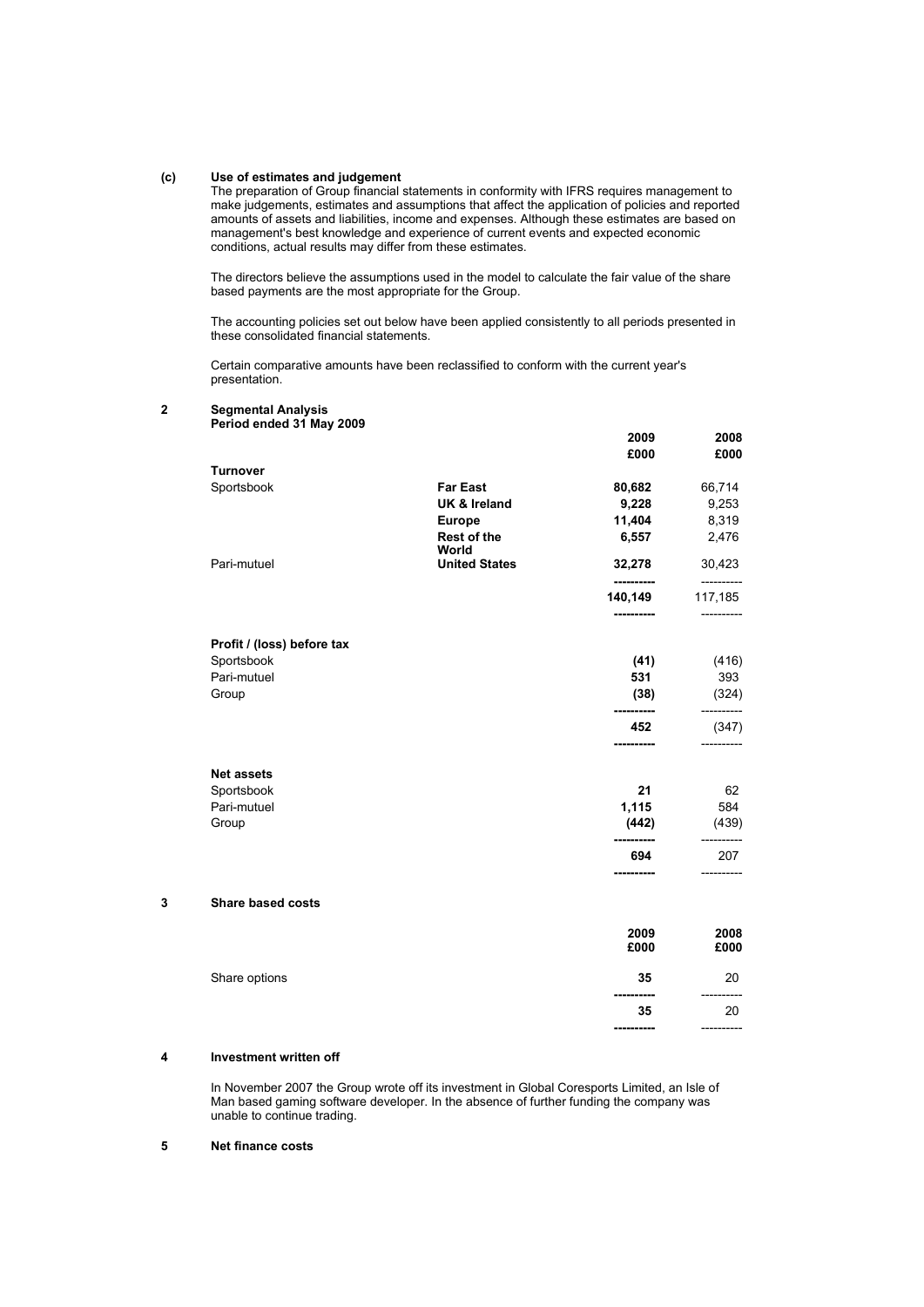|                                                | 2009<br>£000              | 2008<br>£000 |
|------------------------------------------------|---------------------------|--------------|
| Bank interest receivable                       | 7                         | 5            |
|                                                | 7<br>---------            | 5            |
| Bank interest payable<br>Loan interest payable | (7)<br>(23)<br>---------- | (24)<br>(41) |
|                                                | (30)                      | (65)         |
| Net finance costs                              | (23)                      | (60)         |

# **6 Tax on profit on ordinary activities**

No provision for taxation is required for either the current or previous periods, due to the zero per cent corporate tax regime in the Isle of Man. Unprovided deferred tax was £nil (2008: £nil).

# **7 Earnings per ordinary share**

The calculation of the basic earnings per share is based on the earnings attributable to ordinary shareholders divided by the weighted average number of shares in issue during the Period.

The calculation of the diluted earnings per share is based on the basic earnings per share, adjusted to allow for the issue of shares, on the assumed conversion of all dilutive options.

An adjustment for the dilutive effect of share options and convertible debt in the previous Period has not been reflected in the calculation of the diluted loss per share, as the effect would have been anti-dilutive.

|                                                     | 2009<br>£000 | 2008<br>£000 |
|-----------------------------------------------------|--------------|--------------|
| Profit / (loss) for the Period                      | 452          | (347)        |
|                                                     | No.          | No.          |
| Weighted average number of ordinary shares in issue | 206,826,667  | 200.674.485  |
| Diluted number of ordinary<br>shares                | 226,498,798  | 200.674.485  |
| Basic profit / (loss) per share                     | 0.22         | (0.17)       |
| Diluted profit / (loss) per share                   | 0.21         | (0.17)       |

### **8 Intangible assets - Goodwill**

|                                                                                     | Goodwill<br>£000         |
|-------------------------------------------------------------------------------------|--------------------------|
| Cost<br>Balance at 25 May 2008<br>Additions during the period                       | 43                       |
| Balance at 31 May 2009                                                              | 43                       |
| <b>Amortisation and impairment</b><br>At 25 May 2008<br>Amortisation for the period | ۰                        |
| At 31 May 2009                                                                      | $\overline{\phantom{a}}$ |
| <b>Net Book Value</b>                                                               |                          |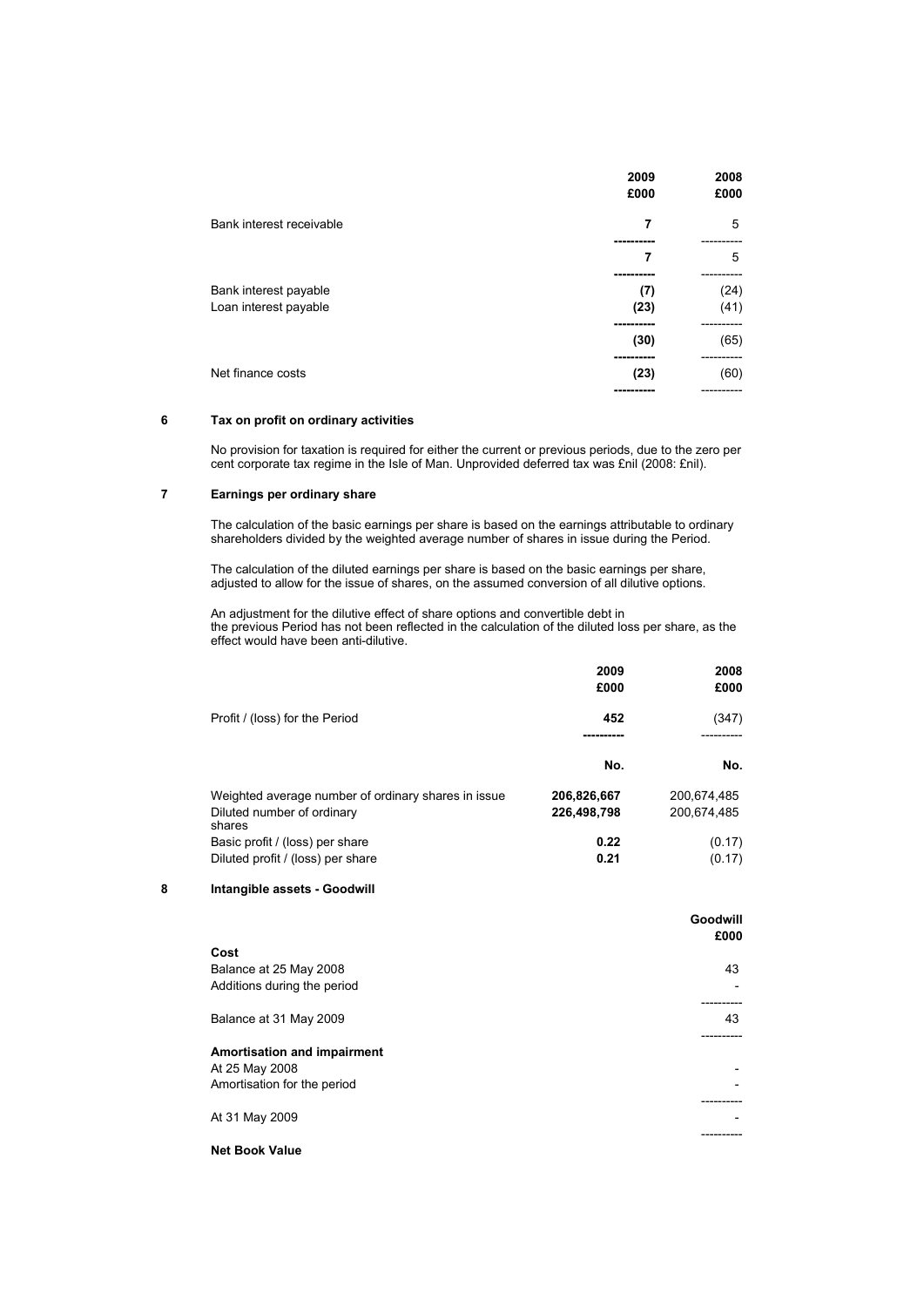At 25 May 2008 and 31 May 2009

# **9 Intangible assets - Other**

|                                    | Software &<br><b>Development</b><br>Costs<br>£000 |
|------------------------------------|---------------------------------------------------|
| Cost                               |                                                   |
| Balance at 25 May 2008             | 2,070                                             |
| Additions during the Period        | 236<br>---------                                  |
| Balance at 31 May 2009             | 2,306                                             |
| <b>Amortisation and impairment</b> |                                                   |
| At 25 May 2008                     | 1,839                                             |
| Amortisation for the Period        | 172                                               |
| At 31 May 2009                     | 2,011                                             |
| <b>Net Book Value</b>              | -----------                                       |
| At 31 May 2009                     | 295                                               |
| At 25 May 2008                     | 231                                               |
|                                    | ----------                                        |

# **10 Property and equipment**

|                       | Computer<br>equipment<br>£000 | <b>Fixtures &amp;</b><br>fittings<br>£000 | Total<br>£000       |
|-----------------------|-------------------------------|-------------------------------------------|---------------------|
| Cost                  |                               |                                           |                     |
| At 25 May 2008        | 1,171                         | 260                                       | 1,431               |
| <b>Additions</b>      | 45                            | 21                                        | 66                  |
| At 31 May 2009        | ---------<br>1,216            | ----------<br>281                         | ----------<br>1,497 |
| <b>Depreciation</b>   |                               |                                           |                     |
| At 25 May 2008        | 1,070                         | 242                                       | 1,312               |
| Charge for the Period | 62                            | 13                                        | 75                  |
| At 31 May 2009        | 1,132                         | --------<br>255                           | ----------<br>1,387 |
| <b>Net Book Value</b> | ----------                    | ----------                                | -----------         |
| At 31 May 2009        | 84                            | 26                                        | 110                 |
| At 25 May 2008        | 101                           | 18                                        | 119                 |
|                       |                               |                                           | ----------          |

### **11 Approval of financial statements**

The financial statements were approved by the Board on 23 September 2009. The Annual Report is expected to be posted to shareholders on 25 September 2009 and will be available from that date at the Group's Registered Office: Viking House, Nelson Street, Douglas, Isle of Man IM1 2AH.

The Group's nominated advisor and broker is Evolution Securities, Kings House, 1 Kings Street, Leeds LS1 2HH.

This information is provided by RNS